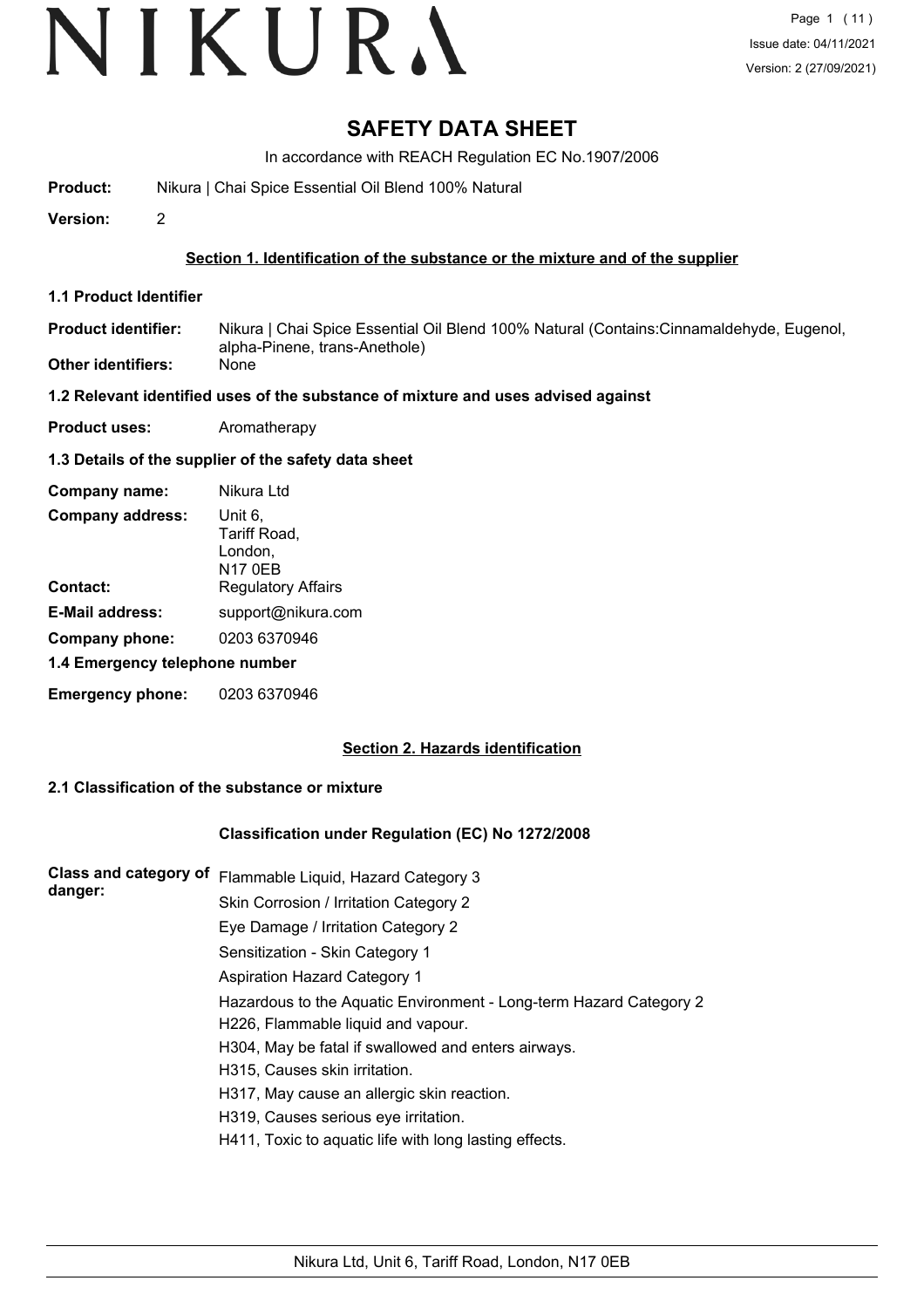# **SAFETY DATA SHEET**

In accordance with REACH Regulation EC No.1907/2006

- **Product:** Nikura | Chai Spice Essential Oil Blend 100% Natural
- **Version:** 2
- **2.2 Label elements**

|                                     | Classification under Regulation (EC) No 1272/2008                                                                                                                                                                                                                                                                                                                                                                                                                                                                                                                                                                                                                                                                                                                                                                                                                                                                                                                                                                                                                                                                                                                                                                                                                                                                                                                                                                                                                                                                                                                                                                     |
|-------------------------------------|-----------------------------------------------------------------------------------------------------------------------------------------------------------------------------------------------------------------------------------------------------------------------------------------------------------------------------------------------------------------------------------------------------------------------------------------------------------------------------------------------------------------------------------------------------------------------------------------------------------------------------------------------------------------------------------------------------------------------------------------------------------------------------------------------------------------------------------------------------------------------------------------------------------------------------------------------------------------------------------------------------------------------------------------------------------------------------------------------------------------------------------------------------------------------------------------------------------------------------------------------------------------------------------------------------------------------------------------------------------------------------------------------------------------------------------------------------------------------------------------------------------------------------------------------------------------------------------------------------------------------|
| Signal word:                        | Danger                                                                                                                                                                                                                                                                                                                                                                                                                                                                                                                                                                                                                                                                                                                                                                                                                                                                                                                                                                                                                                                                                                                                                                                                                                                                                                                                                                                                                                                                                                                                                                                                                |
| <b>Hazard statements:</b>           | H226, Flammable liquid and vapour.<br>H304, May be fatal if swallowed and enters airways.<br>H315, Causes skin irritation.<br>H317, May cause an allergic skin reaction.<br>H319, Causes serious eye irritation.<br>H411, Toxic to aquatic life with long lasting effects.                                                                                                                                                                                                                                                                                                                                                                                                                                                                                                                                                                                                                                                                                                                                                                                                                                                                                                                                                                                                                                                                                                                                                                                                                                                                                                                                            |
| Supplemental<br>Information:        | EUH208, Contains Citronellal, Estragole, Eucalyptol, Geranial, Geraniol, Geranyl acetate,<br>Isoeugenol, Linalool, Linalyl acetate, Neral, Terpinolene, beta-Caryophyllene, beta-Pinene, d-<br>Limonene, delta-3-Carene, dl-Limonene, I-. $\beta$ .-Bisabolene, trans-Nerolidol. May produce an<br>allergic reaction.                                                                                                                                                                                                                                                                                                                                                                                                                                                                                                                                                                                                                                                                                                                                                                                                                                                                                                                                                                                                                                                                                                                                                                                                                                                                                                 |
| <b>Precautionary</b><br>statements: | P210, Keep away from heat, sparks, open flames and hot surfaces. - No smoking.<br>P233, Keep container tightly closed.<br>P240, Ground/bond container and receiving equipment.<br>P241, Use explosion-proof electrical, ventilating and lighting equipment.<br>P242, Use only non-sparking tools.<br>P243, Take precautionary measures against static discharge.<br>P261, Avoid breathing vapour or dust.<br>P264, Wash hands and other contacted skin thoroughly after handling.<br>P272, Contaminated work clothing should not be allowed out of the workplace.<br>P273, Avoid release to the environment.<br>P280, Wear protective gloves/eye protection/face protection.<br>P301/310, IF SWALLOWED: Immediately call a POISON CENTER or doctor/physician.<br>P303/361/353, IF ON SKIN (or hair): Remove/take off immediately all contaminated clothing.<br>Rinse skin with water/shower.<br>P305/351/338, IF IN EYES: Rinse cautiously with water for several minutes. Remove contact<br>lenses, if present and easy to do. Continue rinsing.<br>P331, Do not induce vomiting.<br>P333/313, If skin irritation or rash occurs: Get medical advice/attention.<br>P337/313, If eye irritation persists: Get medical advice/attention.<br>P362, Take off contaminated clothing and wash before reuse.<br>P370/378, In case of fire: Use carbon dioxide, dry chemical, foam for extinction.<br>P391, Collect spillage.<br>P403/235, Store in a well-ventilated place. Keep cool.<br>P405, Store locked up.<br>P501, Dispose of contents/container to approved disposal site, in accordance with local<br>regulations. |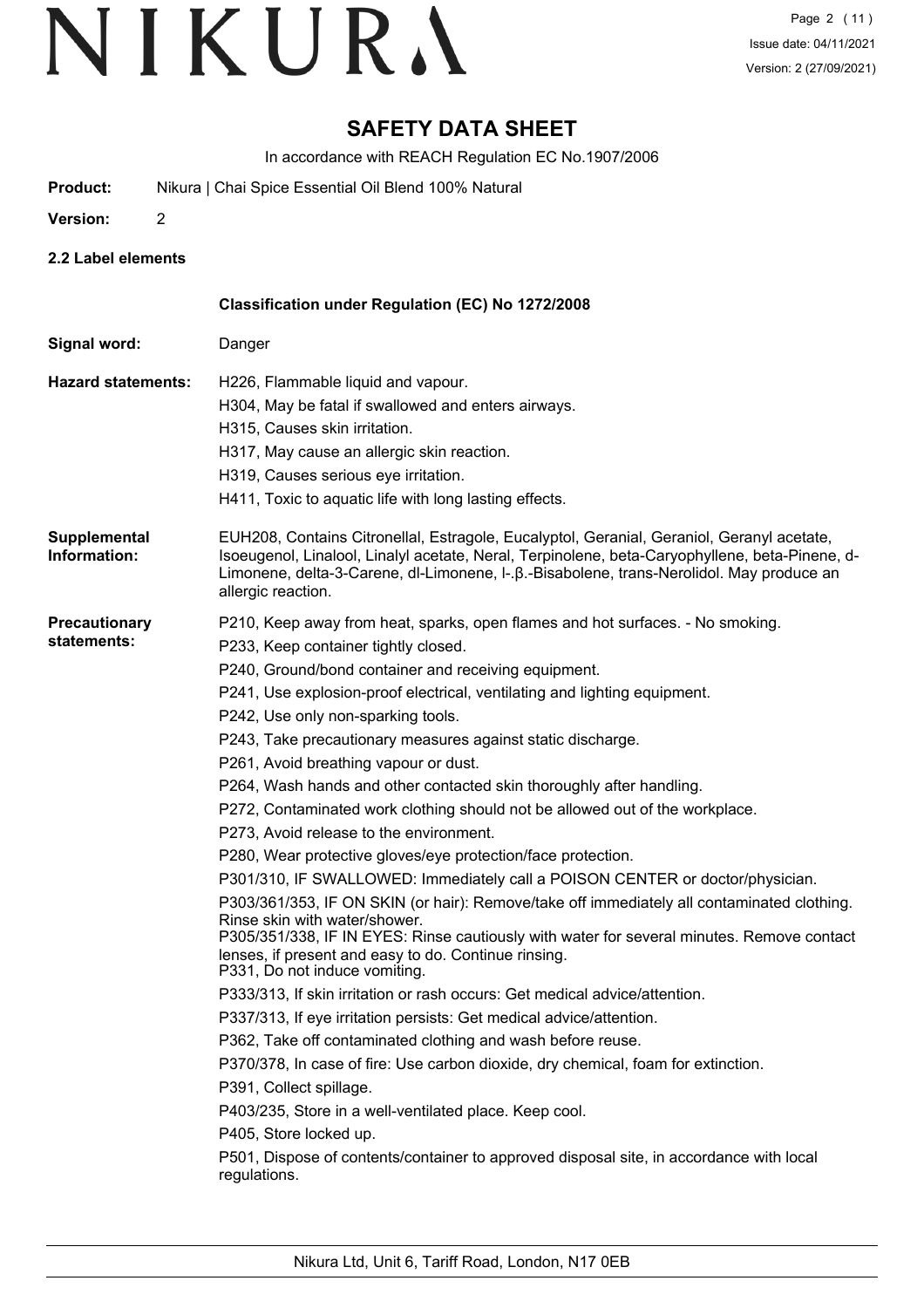## **SAFETY DATA SHEET**

In accordance with REACH Regulation EC No.1907/2006



## **Section 3. Composition / information on ingredients**

#### **3.2 Mixtures**

#### **Contains:**

| <b>Name</b>          | <b>CAS</b> | EC.       | <b>REACH Registration</b><br>No. | $\%$        | <b>Classification for</b><br>(CLP) 1272/2008                                                                                                             |
|----------------------|------------|-----------|----------------------------------|-------------|----------------------------------------------------------------------------------------------------------------------------------------------------------|
| Itrans-Anethole      | 4180-23-8  | 224-052-0 |                                  | 10-<20%     | Skin Sens. 1B;H317,-                                                                                                                                     |
| Eugenol              | 97-53-0    | 202-589-1 |                                  | $5 - 10%$   | Eye Irrit. 2-Skin Sens.<br>1B:H317-H319.-                                                                                                                |
| Cinnamaldehyde       | 104-55-2   | 203-213-9 |                                  | $5 - 10%$   | Acute Tox. 4-Skin Irrit.<br>2-Eye Irrit. 2-Skin<br>Sens. 1A-Aquatic<br>Chronic 3;H312-H315-<br>H317-H319-H412.-                                          |
| alpha-Pinene         | 80-56-8    | 201-291-9 |                                  | $1 - 5%$    | Flam. Liq. 3-Acute Tox.<br>4-Skin Irrit. 2-Skin<br>Sens. 1B-Asp. Tox 1-<br>Aquatic Acute 1-<br>Aquatic Chronic 1:<br>H226-H302-H304-<br>H315-H317-H410,- |
| Camphene             | 79-92-5    | 201-234-8 |                                  | $1 - 5%$    | Flam. Lig. 3-Flam. Sol.<br>2-Aquatic Acute 1-<br>Aquatic Chronic 1;<br>H226-H228-H410,-                                                                  |
| II-.β.-Bisabolene    | 495-61-4   |           |                                  | $1 - 5%$    | Acute Tox. 4-Skin Irrit.<br>2-Skin Sens. 1B-Asp.<br>Tox 1-Aquatic Chronic<br>2:H304-H315-H317-<br>H332-H411,-                                            |
| Eucalyptol           | 470-82-6   | 207-431-5 |                                  | $1 - 5%$    | Flam. Lig. 3-Skin Sens.<br>1B;H226-H317,-                                                                                                                |
| <b>I</b> beta-Pinene | 127-91-3   | 204-872-5 |                                  | $1 - 5%$    | Flam. Lig. 3-Skin Irrit.<br>2-Skin Sens. 1B-Asp.<br>Tox 1-Aquatic Acute 1-<br>Aquatic Chronic 1:<br>H226-H304-H315-<br>H317-H410.-                       |
| beta-Caryophyllene   | 87-44-5    | 201-746-1 |                                  | $1 - 5%$    | Skin Sens. 1B-Asp.<br>Tox 1-Aquatic Chronic<br>4;H304-H317-H413,-                                                                                        |
| <b>L</b> inalool     | 78-70-6    | 201-134-4 |                                  | $0.1 - 1\%$ | Skin Irrit. 2-Eye Irrit. 2-<br>Skin Sens. 1B;H315-<br>H317-H319,-                                                                                        |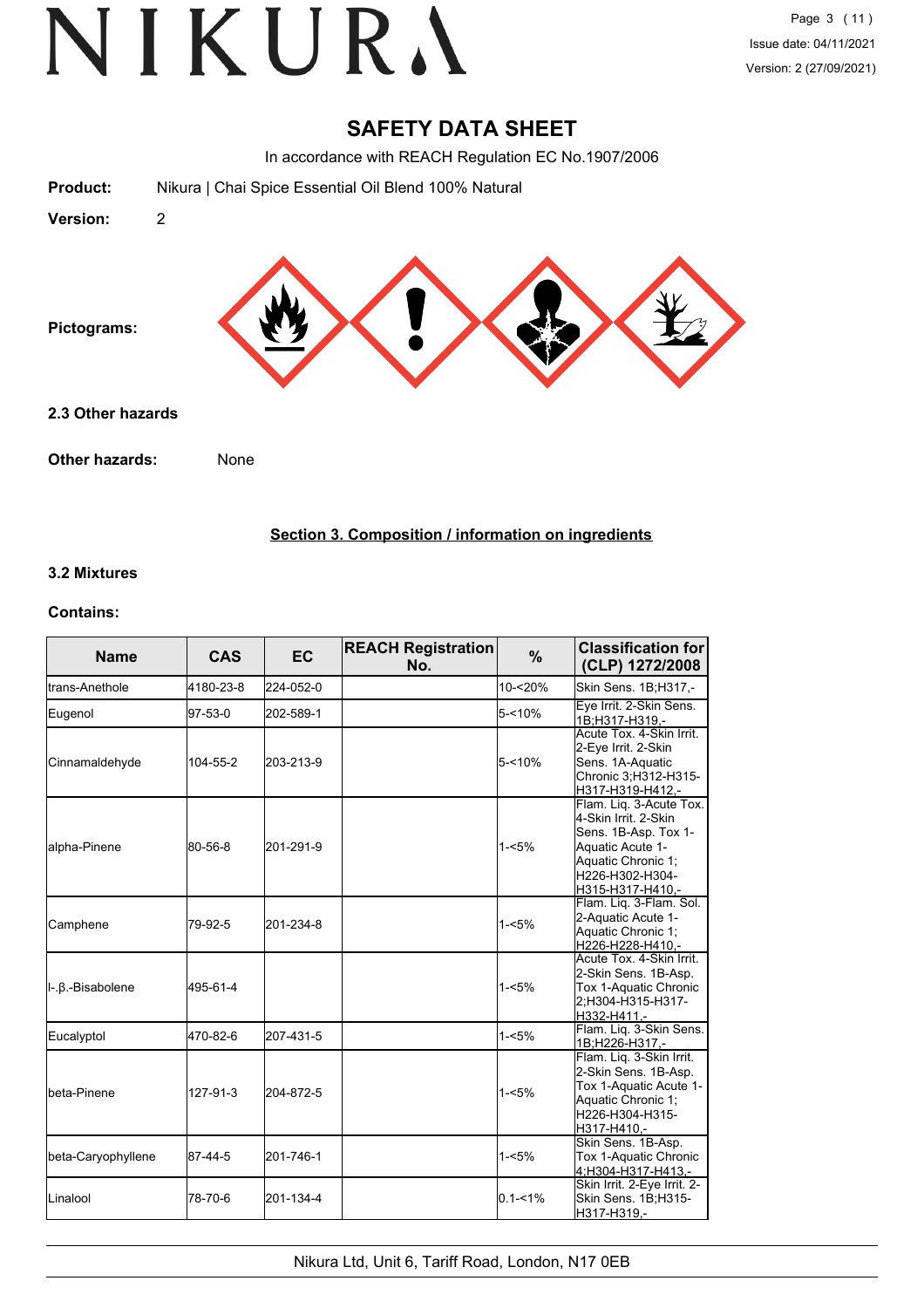# **SAFETY DATA SHEET**

In accordance with REACH Regulation EC No.1907/2006

**Product:** Nikura | Chai Spice Essential Oil Blend 100% Natural

**Version:** 2

| ld-Limonene        | 5989-27-5  | 227-813-5 | $0.1 - 1\%$ | Flam. Liq. 3-Skin Irrit.<br>2-Skin Sens. 1B-Asp.<br>Tox 1-Aquatic Acute 1-<br>Aquatic Chronic 3:<br>H226-H304-H315-<br>H317-H400-H412.- |
|--------------------|------------|-----------|-------------|-----------------------------------------------------------------------------------------------------------------------------------------|
| p-Mentha-1,4-diene | 99-85-4    | 202-794-6 | $0.1 - 1\%$ | Flam. Liq. 3-Repr. 2-<br>Asp. Tox 1; H226-H304-<br>H361.-                                                                               |
| Myrcene            | 123-35-3   | 204-622-5 | $0.1 - 1\%$ | Flam. Liq. 3-Skin Irrit.<br>2-Eye Irrit. 2-Asp. Tox<br>1-Aquatic Acute 1-<br>Aquatic Chronic 2;<br>H226-H304-H315-<br>H319-H400-H411,-  |
| Geranial           | 141-27-5   | 205-476-5 | $0.1 - 1\%$ | Skin Irrit. 2-Eye Irrit. 2-<br>Skin Sens. 1B;H315-<br>H317-H319,-                                                                       |
| Neral              | 106-26-3   | 203-379-2 | $0.1 - 1\%$ | Skin Irrit. 2-Eye Irrit. 2-<br>Skin Sens. 1B;H315-<br>H317-H319,-                                                                       |
| Estragole          | 140-67-0   | 205-427-8 | $0.1 - 1\%$ | Acute Tox. 4-Skin Irrit.<br>2-Skin Sens. 1B-Muta.<br>2-Carc. 2-Aquatic<br>Chronic 3;H302-H315-<br>H317-H341-H351-<br>H412.-             |
| Linalyl acetate    | 115-95-7   | 204-116-4 | $0.1 - 1\%$ | Skin Irrit. 2-Skin Sens.<br>1B;H315-H317,-                                                                                              |
| Geranyl acetate    | 105-87-3   | 203-341-5 | $0.1 - 1\%$ | Skin Irrit, 2-Skin Sens.<br>1B-Aquatic Chronic 3;<br><u>H315-H317-H412,-</u>                                                            |
| alpha-Phellandrene | 99-83-2    | 202-792-5 | $0.1 - 1\%$ | Flam. Liq. 3-Asp. Tox<br>1-Aquatic Acute 1-<br>Aquatic Chronic 1;<br>H226-H304-H410,-                                                   |
| ldl-Limonene       | 138-86-3   | 205-341-0 | $0.1 - 1\%$ | Flam. Liq. 3-Skin Irrit.<br>2-Skin Sens. 1B-Asp.<br>Tox 1-Aquatic Acute 1-<br>Aquatic Chronic 3;<br>H226-H304-H315-<br>H317-H400-H412,- |
| p-Cymene           | 99-87-6    | 202-796-7 | $0.1 - 1\%$ | Flam. Liq. 3-Repr. 2-<br>Asp. Tox 1-Aquatic<br>Chronic 2;H226-H304-<br>H361-H411,-                                                      |
| 2-Undecanone       | 112-12-9   | 203-937-5 | $0.1 - 1\%$ | Aquatic Acute 1-<br>Aquatic Chronic 3:<br>H400-H412,-                                                                                   |
| trans-Nerolidol    | 40716-66-3 | 255-053-4 | $0.1 - 1\%$ | Skin Sens. 1B-Aquatic<br>Acute 1-Aquatic<br>Chronic 1;H317-H410,-                                                                       |
| Terpinolene        | 586-62-9   | 209-578-0 | $0.1 - 1\%$ | Flam. Lig. 3-Skin Sens.<br>1B-Asp. Tox 1-Aquatic<br>Acute 1-Aquatic<br>Chronic 1;H226-H304-<br>H317-H410,-                              |
| ldelta-3-Carene    | 13466-78-9 | 236-719-3 | $0.1 - 1\%$ | Flam. Lig. 3-Acute Tox.<br>4-Skin Irrit. 2-Skin<br>Sens. 1-Asp. Tox 1-<br>Aquatic Chronic 2;<br>H226-H304-H315-<br>H317-H332-H411.-     |
| Geraniol           | 106-24-1   | 203-377-1 | $0.1 - 1\%$ | Skin Irrit. 2-Eye Dam.<br>1-Skin Sens. 1;H315-<br>H317-H318,-                                                                           |
| Citronellal        | 106-23-0   | 203-376-6 | $0.1 - 1\%$ | Skin Irrit. 2-Eye Irrit. 2-<br>Skin Sens. 1B;H315-<br>H317-H319,-                                                                       |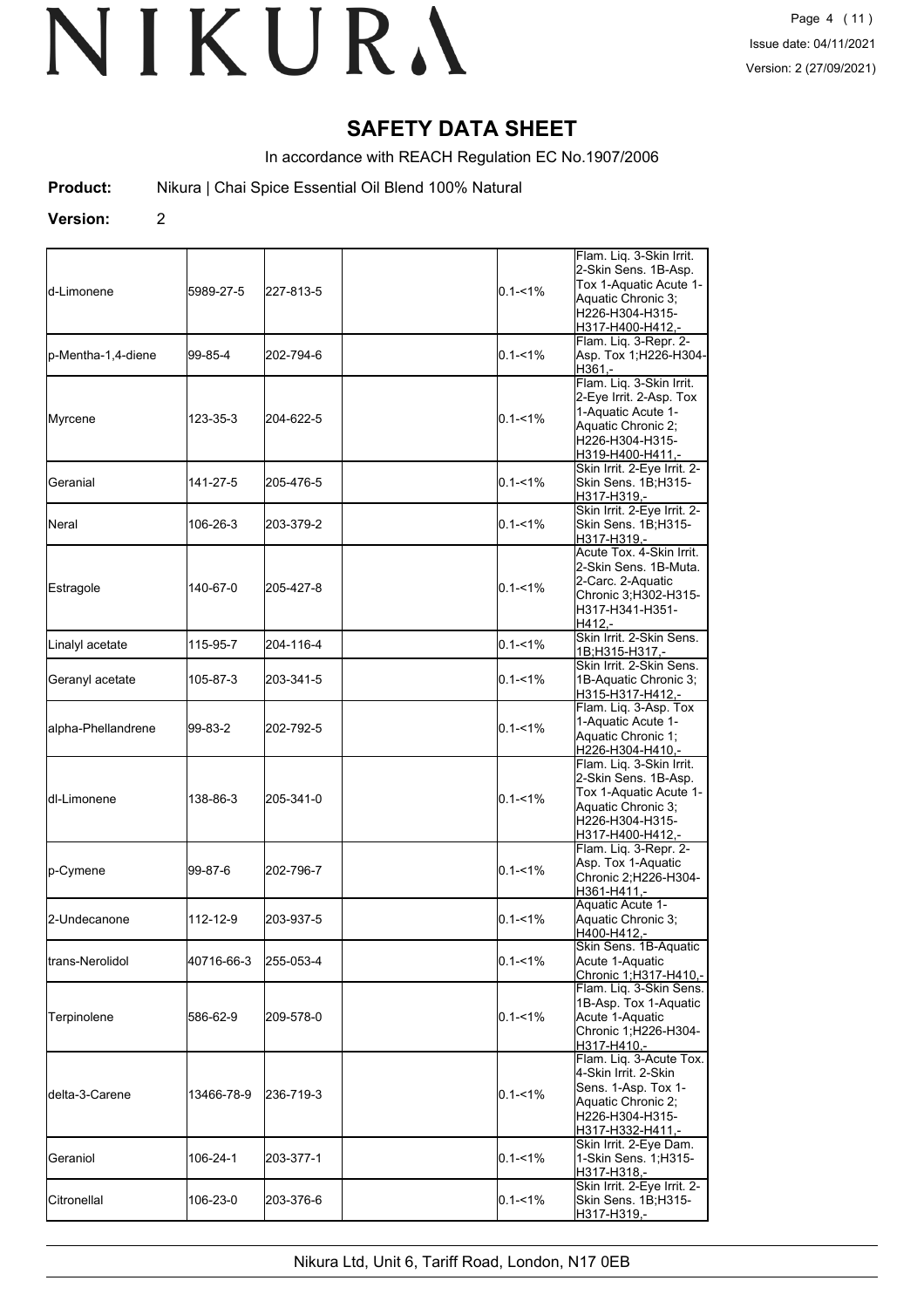# VIKURA

## **SAFETY DATA SHEET**

In accordance with REACH Regulation EC No.1907/2006

| <b>Product:</b> | Nikura   Chai Spice Essential Oil Blend 100% Natural |
|-----------------|------------------------------------------------------|
|-----------------|------------------------------------------------------|

#### **Version:** 2

| <b>Isoeugenol</b> | $ 97-54-1 $ | 202-590-7 | $<$ 0.1% | Acute Tox, 4-Acute<br>Tox. 4-Acute Tox. 4-<br>Skin Irrit. 2-Eye Irrit. 2-<br><b>Skin Sens. 1A-STOT</b><br>ISE 3:H302-H312-<br>IH315-H317-H319-<br>IH332-H335.- |
|-------------------|-------------|-----------|----------|----------------------------------------------------------------------------------------------------------------------------------------------------------------|
|-------------------|-------------|-----------|----------|----------------------------------------------------------------------------------------------------------------------------------------------------------------|

## **Substances with Community workplace exposure limits:**

Not Applicable

**Substances that are persistent, bioaccumulative and toxic or very persistent and very bioaccumulative, greater than 0.1%:**

Not Applicable

#### **Section 4. First-aid measures**

#### **4.1 Description of first aid measures**

| Inhalation:    | Remove from exposure site to fresh air, keep at rest, and obtain medical attention.                                                 |
|----------------|-------------------------------------------------------------------------------------------------------------------------------------|
| Eye exposure:  | IF IN EYES: Rinse cautiously with water for several minutes. Remove contact lenses, if present<br>and easy to do. Continue rinsing. |
| Skin exposure: | IF ON SKIN (or hair): Remove/take off immediately all contaminated clothing. Rinse skin with<br>water/shower.                       |
| Ingestion:     | IF SWALLOWED: Immediately call a POISON CENTER or doctor/physician.                                                                 |

#### **4.2 Most important symptoms and effects, both acute and delayed**

May be fatal if swallowed and enters airways.

Causes skin irritation.

May cause an allergic skin reaction.

Causes serious eye irritation.

#### **4.3 Indication of any immediate medical attention and special treatment needed**

None expected, see Section 4.1 for further information.

## **SECTION 5: Firefighting measures**

#### **5.1 Extinguishing media**

Suitable media: Carbon dioxide, Dry chemical, Foam.

#### **5.2 Special hazards arising from the substance or mixture**

In case of fire, may be liberated: Carbon monoxide, Unidentified organic compounds.

#### **5.3 Advice for fire fighters:**

In case of insufficient ventilation, wear suitable respiratory equipment.

Nikura Ltd, Unit 6, Tariff Road, London, N17 0EB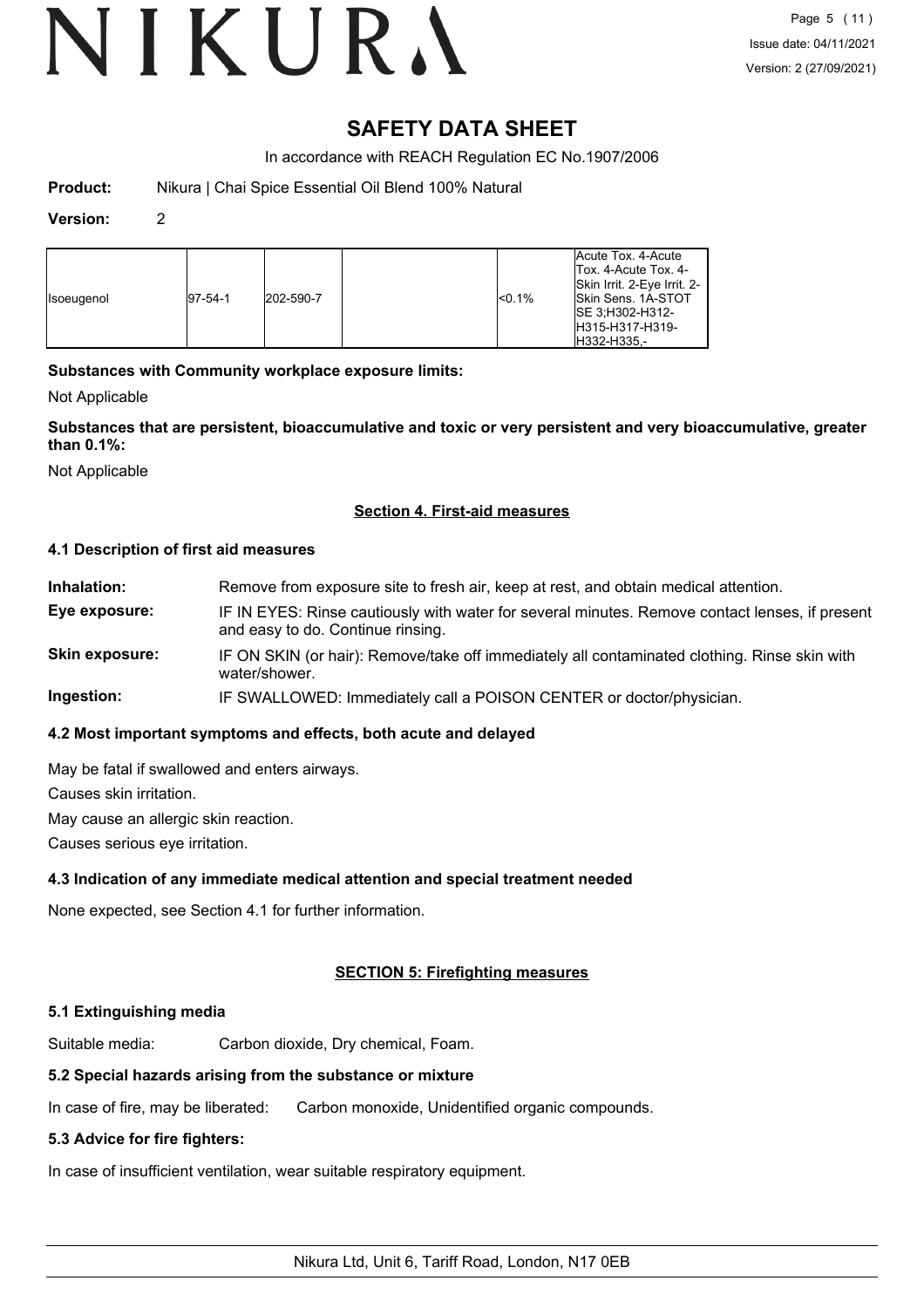# VIKURA

# **SAFETY DATA SHEET**

In accordance with REACH Regulation EC No.1907/2006

**Product:** Nikura | Chai Spice Essential Oil Blend 100% Natural

**Version:** 2

#### **Section 6. Accidental release measures**

#### **6.1 Personal precautions, protective equipment and emergency procedures:**

Avoid inhalation. Avoid contact with skin and eyes. See protective measures under Section 7 and 8.

#### **6.2 Environmental precautions:**

Keep away from drains, surface and ground water, and soil.

#### **6.3 Methods and material for containment and cleaning up:**

Remove ignition sources. Provide adequate ventilation. Avoid excessive inhalation of vapours. Contain spillage immediately by use of sand or inert powder. Dispose of according to local regulations.

#### **6.4 Reference to other sections:**

Also refer to sections 8 and 13.

## **Section 7. Handling and storage**

#### **7.1 Precautions for safe handling:**

Keep away from heat, sparks, open flames and hot surfaces. - No smoking.

#### **7.2 Conditions for safe storage, including any incompatibilities:**

Ground/bond container and receiving equipment.

Use only non-sparking tools.

Take precautionary measures against static discharge.

#### **7.3 Specific end use(s):**

Aromatherapy: Use in accordance with good manufacturing and industrial hygiene practices.

#### **Section 8. Exposure controls/personal protection**

#### **8.1 Control parameters**

Workplace exposure limits: Not Applicable

#### **8.2 Exposure Controls**

#### **Eye / Skin Protection**

Wear protective gloves/eye protection/face protection

#### **Respiratory Protection**

Under normal conditions of use and where adequate ventilation is available to prevent build up of excessive vapour, this material should not require special engineering controls. However, in conditions of high or prolonged use, or high temperature or other conditions which increase exposure, the following engineering controls can be used to minimise exposure to personnel: a) Increase ventilation of the area with local exhaust ventilation. b) Personnel can use an approved, appropriately fitted respirator with organic vapour cartridge or canisters and particulate filters. c) Use closed systems for transferring and processing this material.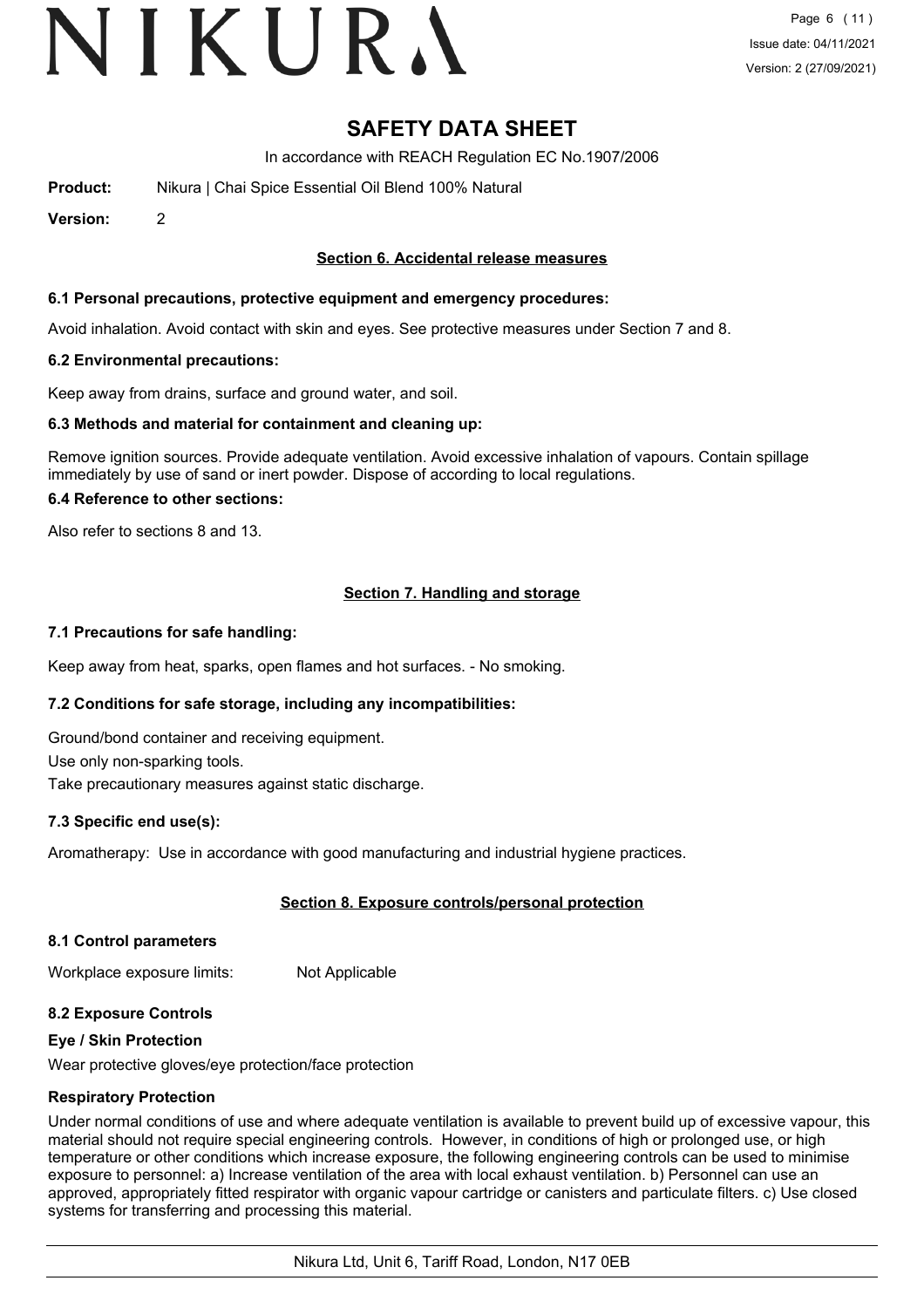# **SAFETY DATA SHEET**

In accordance with REACH Regulation EC No.1907/2006

**Product:** Nikura | Chai Spice Essential Oil Blend 100% Natural

**Version:** 2

Also refer to Sections 2 and 7.

### **Section 9. Physical and chemical properties**

#### **9.1 Information on basic physical and chemical properties**

| Appearance:                                   | Not determined                               |
|-----------------------------------------------|----------------------------------------------|
| Odour:                                        | Not determined                               |
| <b>Odour threshold:</b>                       | Not determined                               |
| pH:                                           | Not determined                               |
| Melting point / freezing point:               | Not determined                               |
| Initial boiling point / range:                | Not determined                               |
| Flash point:                                  | 44.7 $\degree$ C                             |
| <b>Evaporation rate:</b>                      | Not determined                               |
| Flammability (solid, gas):                    | Not determined                               |
| Upper/lower flammability or explosive limits: | Product does not present an explosion hazard |
| Vapour pressure:                              | Not determined                               |
| Vapour density:                               | Not determined                               |
| <b>Relative density:</b>                      | Not determined                               |
| Solubility(ies):                              | Insoluble in water.                          |
| Partition coefficient: n-octanol/water:       | Not determined                               |
| Auto-ignition temperature:                    | Not determined                               |
| <b>Decomposition temperature:</b>             | Not determined                               |
| <b>Viscosity:</b>                             | Not determined                               |
| <b>Explosive properties:</b>                  | Not expected                                 |
| <b>Oxidising properties:</b>                  | Not expected                                 |
|                                               |                                              |

**9.2 Other information:** None available

## **Section 10. Stability and reactivity**

#### **10.1 Reactivity:**

Presents no significant reactivity hazard, by itself or in contact with water.

## **10.2 Chemical stability:**

Good stability under normal storage conditions.

## **10.3 Possibility of hazardous reactions:**

Not expected under normal conditions of use.

## **10.4 Conditions to avoid:**

Avoid extreme heat.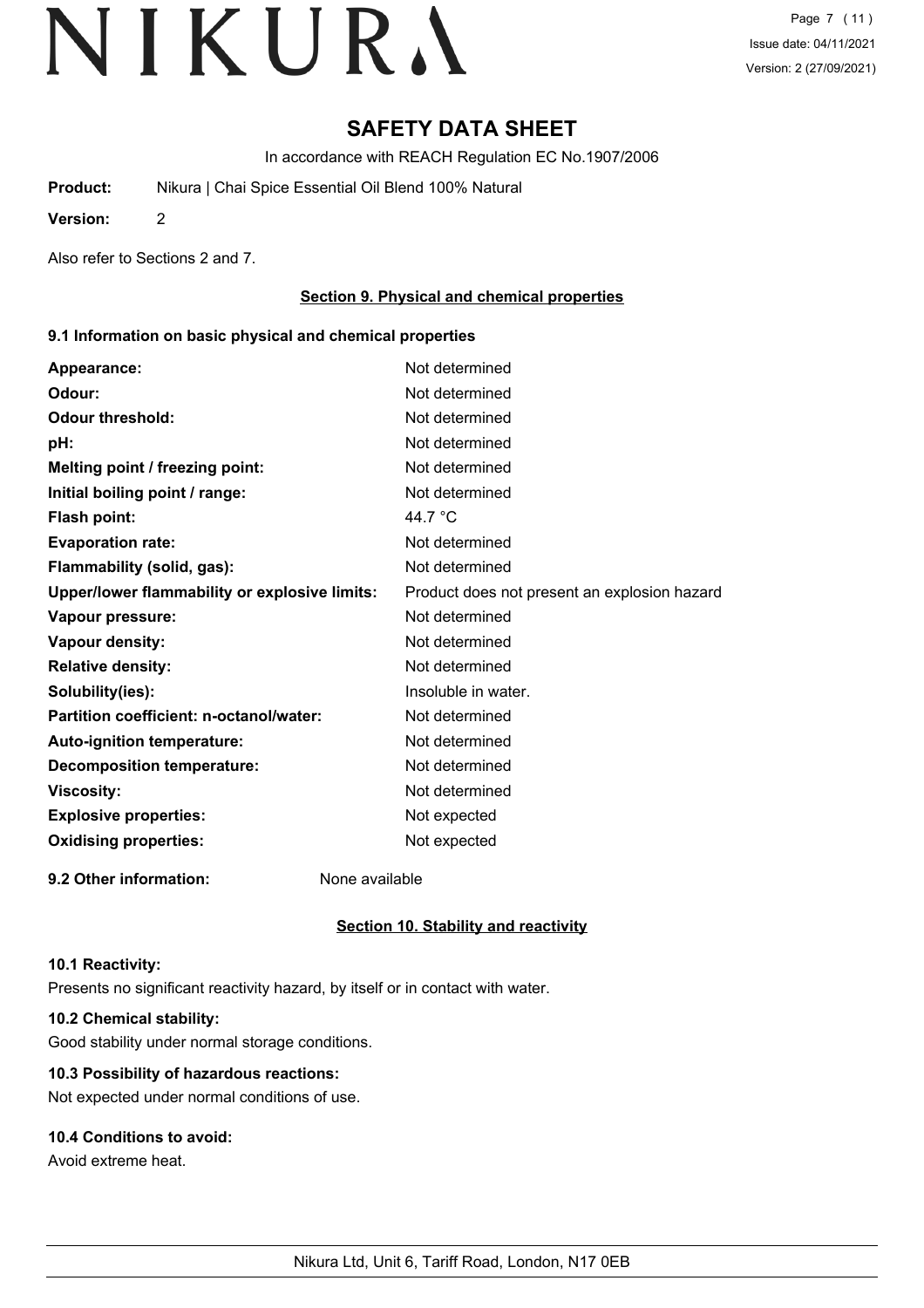# **SAFETY DATA SHEET**

In accordance with REACH Regulation EC No.1907/2006

**Product:** Nikura | Chai Spice Essential Oil Blend 100% Natural

**Version:** 2

**10.5 Incompatible materials:**

Avoid contact with strong acids, alkalis or oxidising agents.

#### **10.6 Hazardous decomposition products:**

Not expected.

#### **Section 11. Toxicological information**

#### **11.1 Information on toxicological effects**

This mixture has not been tested as a whole for health effects. The health effects have been calculated using the methods outlined in Regulation (EC) No 1272/2008 (CLP).

| <b>Acute Toxicity:</b>                    | Based on available data the classification criteria are not met. |  |  |
|-------------------------------------------|------------------------------------------------------------------|--|--|
| <b>Acute Toxicity Oral</b>                | 4958                                                             |  |  |
| <b>Acute Toxicity Dermal</b>              | >5000                                                            |  |  |
| <b>Acute Toxicity Inhalation</b>          | Not Available                                                    |  |  |
| <b>Skin corrosion/irritation:</b>         | Skin Corrosion / Irritation Category 2                           |  |  |
| Serious eye damage/irritation:            | Eye Damage / Irritation Category 2                               |  |  |
| <b>Respiratory or skin sensitisation:</b> | Sensitization - Skin Category 1                                  |  |  |
| Germ cell mutagenicity:                   | Based on available data the classification criteria are not met. |  |  |
| <b>Carcinogenicity:</b>                   | Based on available data the classification criteria are not met. |  |  |
| <b>Reproductive toxicity:</b>             | Based on available data the classification criteria are not met. |  |  |
| <b>STOT-single exposure:</b>              | Based on available data the classification criteria are not met. |  |  |
| <b>STOT-repeated exposure:</b>            | Based on available data the classification criteria are not met. |  |  |
| <b>Aspiration hazard:</b>                 | <b>Aspiration Hazard Category 1</b>                              |  |  |

#### **Information about hazardous ingredients in the mixture**

| Ingredient                          | <b>CAS</b> | EC                | LD50/ATE Oral | LD50/ATE<br><b>Dermal</b> | LC50/ATE<br><b>Inhalation</b> | <b>LC50</b><br>Route |
|-------------------------------------|------------|-------------------|---------------|---------------------------|-------------------------------|----------------------|
| Cinnamaldehyde                      | 104-55-2   | $ 203 - 213 - 9 $ | 2200          | 1100                      | Not available                 | Not<br>available     |
| alpha-Pinene                        | 80-56-8    | $ 201 - 291 - 9 $ | 500           | Not available             | Not available                 | Not<br>available     |
| $\parallel$ -. $\beta$ .-Bisabolene | 495-61-4   |                   | Not available | Not available             | 11                            | Not<br>lavailable    |

Refer to Sections 2 and 3 for additional information.

#### **Section 12. Ecological information**

## **12.1 Toxicity:**

| Toxic to aquatic life with long lasting effects. |               |
|--------------------------------------------------|---------------|
| 12.2 Persistence and degradability:              | Not available |
| 12.3 Bioaccumulative potential:                  | Not available |
| 12.4 Mobility in soil:                           | Not available |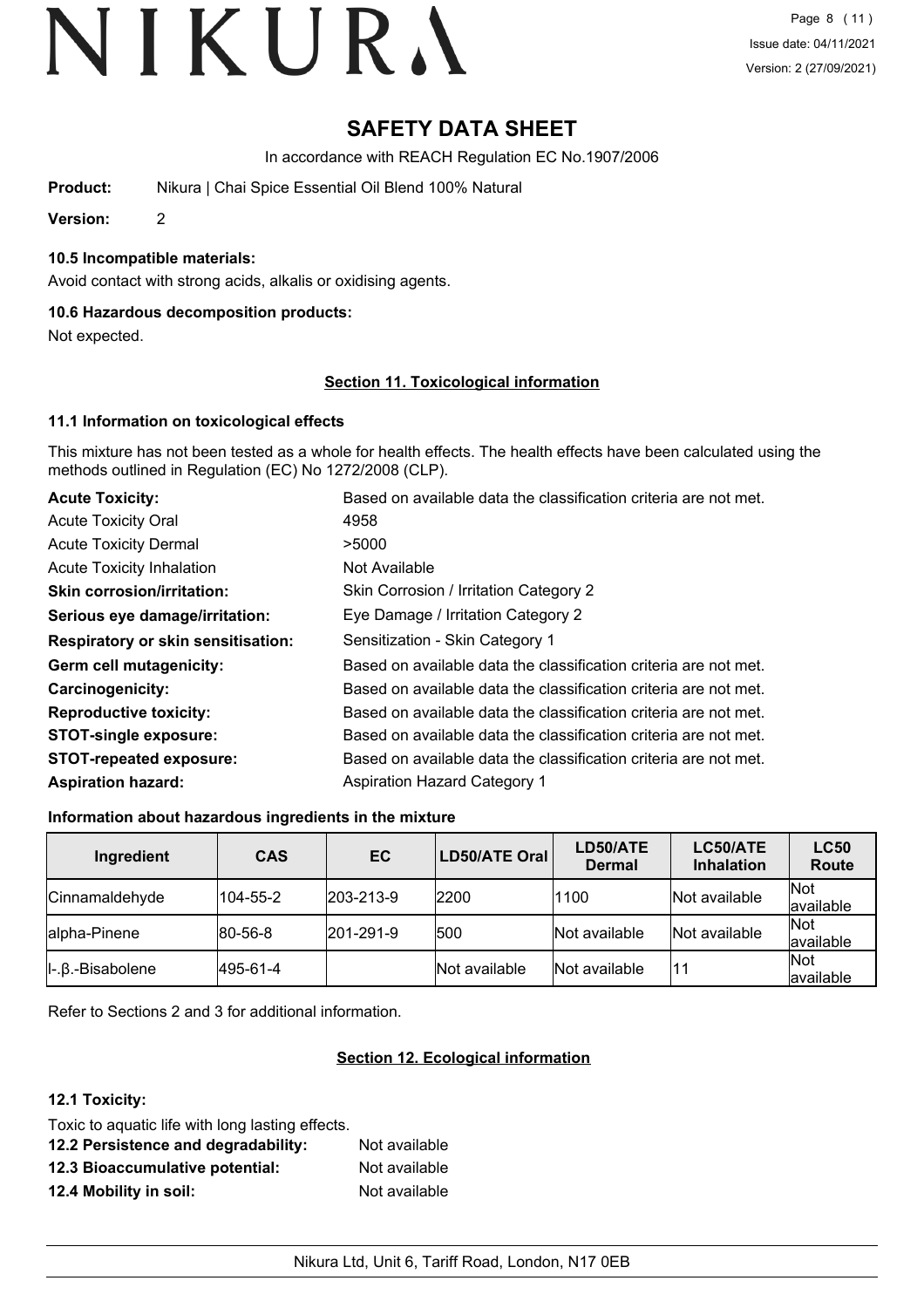# **SAFETY DATA SHEET**

In accordance with REACH Regulation EC No.1907/2006

**Product:** Nikura | Chai Spice Essential Oil Blend 100% Natural

**Version:** 2

## **12.5 Results of PBT and vPvB assessment:**

This substance does not meet the PBT/vPvB criteria of REACH, annex XIII.

**12.6 Other adverse effects:** Not available

## **Section 13. Disposal considerations**

#### **13.1 Waste treatment methods:**

Dispose of in accordance with local regulations. Avoid disposing into drainage systems and into the environment. Empty containers should be taken to an approved waste handling site for recycling or disposal.

### **Section 14. Transport information**

| 14.1 UN number:                    | UN1169                                                                        |
|------------------------------------|-------------------------------------------------------------------------------|
| 14.2 UN Proper Shipping Name:      | EXTRACTS, AROMATIC, LIQUID                                                    |
| 14.3 Transport hazard class(es):   | 3                                                                             |
| <b>Sub Risk:</b>                   | -                                                                             |
| 14.4. Packing Group:               | Ш                                                                             |
| <b>14.5 Environmental hazards:</b> | This is an environmentally hazardous substance.                               |
| 14.6 Special precautions for user: | None additional                                                               |
|                                    | 14.7 Transport in bulk according to Annex II of MARPOL73/78 and the IBC Code: |
|                                    |                                                                               |

Not applicable

## **Section 15. Regulatory information**

**15.1 Safety, health and environmental regulations/legislation specific for the substance or mixture** None additional

#### **15.2 Chemical Safety Assessment**

A Chemical Safety Assessment has not been carried out for this product.

#### **Section 16. Other information**

| <b>Concentration % Limits:</b>  | EH C2=23.36% EH C3=2.32% SCI 2=61.80% EDI 2=54.02% SS 1=1.25%<br>AH 1=58.84% |
|---------------------------------|------------------------------------------------------------------------------|
| <b>Total Fractional Values:</b> | EH C2=4.28 EH C3=43.13 SCI 2=1.62 EDI 2=1.85 SS 1=79.80 AH 1=1.70            |

#### **Key to revisions:**

Classification under Regulation (EC) No 1272/2008 Classification under Regulation (EC) No 1272/2008 Concentration % Limits Product identifier SECTION 3: Composition/information on ingredients Total Fractional Values

#### **Key to abbreviations:**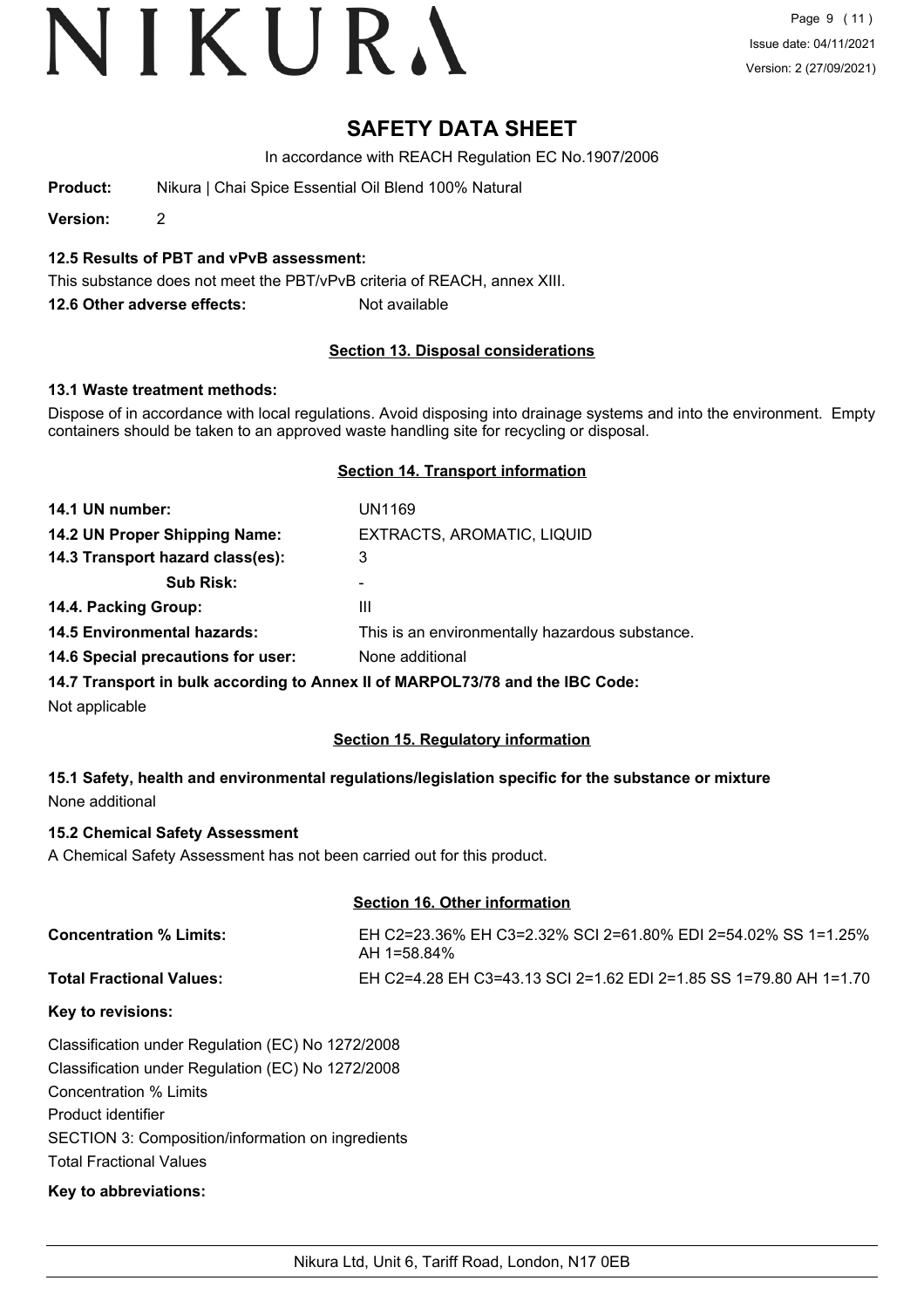# **SAFETY DATA SHEET**

In accordance with REACH Regulation EC No.1907/2006

**Product:** Nikura | Chai Spice Essential Oil Blend 100% Natural

#### **Version:** 2

| Abbreviation      | <b>Meaning</b>                                                            |
|-------------------|---------------------------------------------------------------------------|
| Acute Tox. 4      | Acute Toxicity - Dermal Category 4                                        |
| Acute Tox. 4      | Acute Toxicity - Oral Category 4                                          |
| Acute Tox. 4      | Acute Toxicity - Inhalation Category 4                                    |
| Aquatic Acute 1   | Hazardous to the Aquatic Environment - Acute Hazard Category 1            |
| Aquatic Chronic 1 | Hazardous to the Aquatic Environment - Long-term Hazard Category 1        |
| Aquatic Chronic 2 | Hazardous to the Aquatic Environment - Long-term Hazard Category 2        |
| Aquatic Chronic 3 | Hazardous to the Aquatic Environment - Long-term Hazard Category 3        |
| Aquatic Chronic 4 | Hazardous to the Aquatic Environment - Long-term Hazard Category 4        |
| Asp. Tox 1        | <b>Aspiration Hazard Category 1</b>                                       |
| Carc. 2           | Carcinogenicity Category 2                                                |
| Eye Dam. 1        | Eye Damage / Irritation Category 1                                        |
| Eye Irrit. 2      | Eye Damage / Irritation Category 2                                        |
| Flam. Liq. 3      | Flammable Liquid, Hazard Category 3                                       |
| Flam. Sol. 2      | Flammable Solid, Hazard Category 2                                        |
| H <sub>226</sub>  | Flammable liquid and vapour.                                              |
| H <sub>228</sub>  | Flammable solid.                                                          |
| H302              | Harmful if swallowed.                                                     |
| H304              | May be fatal if swallowed and enters airways.                             |
| H312              | Harmful in contact with skin.                                             |
| H315              | Causes skin irritation.                                                   |
| H317              | May cause an allergic skin reaction.                                      |
| H318              | Causes serious eye damage.                                                |
| H319              | Causes serious eye irritation.                                            |
| H332              | Harmful if inhaled.                                                       |
| H335              | May cause respiratory irritation.                                         |
| H341              | Suspected of causing genetic defects (exposure route).                    |
| H351              | Suspected of causing cancer (exposure route).                             |
| H361              | Suspected of damaging fertility or the unborn child (exposure route).     |
| H400              | Very toxic to aquatic life.                                               |
| H410              | Very toxic to aquatic life with long lasting effects.                     |
| H411              | Toxic to aquatic life with long lasting effects.                          |
| H412              | Harmful to aquatic life with long lasting effects.                        |
| H413              | May cause long lasting harmful effects to aquatic life.                   |
| Muta. 2           | Germ Cell Mutagenicity Category 2                                         |
| P202              | Do not handle until all safety precautions have been read and understood. |
| P210              | Keep away from heat, sparks, open flames and hot surfaces. - No smoking.  |
| P233              | Keep container tightly closed.                                            |
| P240              | Ground/bond container and receiving equipment.                            |
| P241              | Use explosion-proof electrical, ventilating and lighting equipment.       |
| P242              | Use only non-sparking tools.                                              |